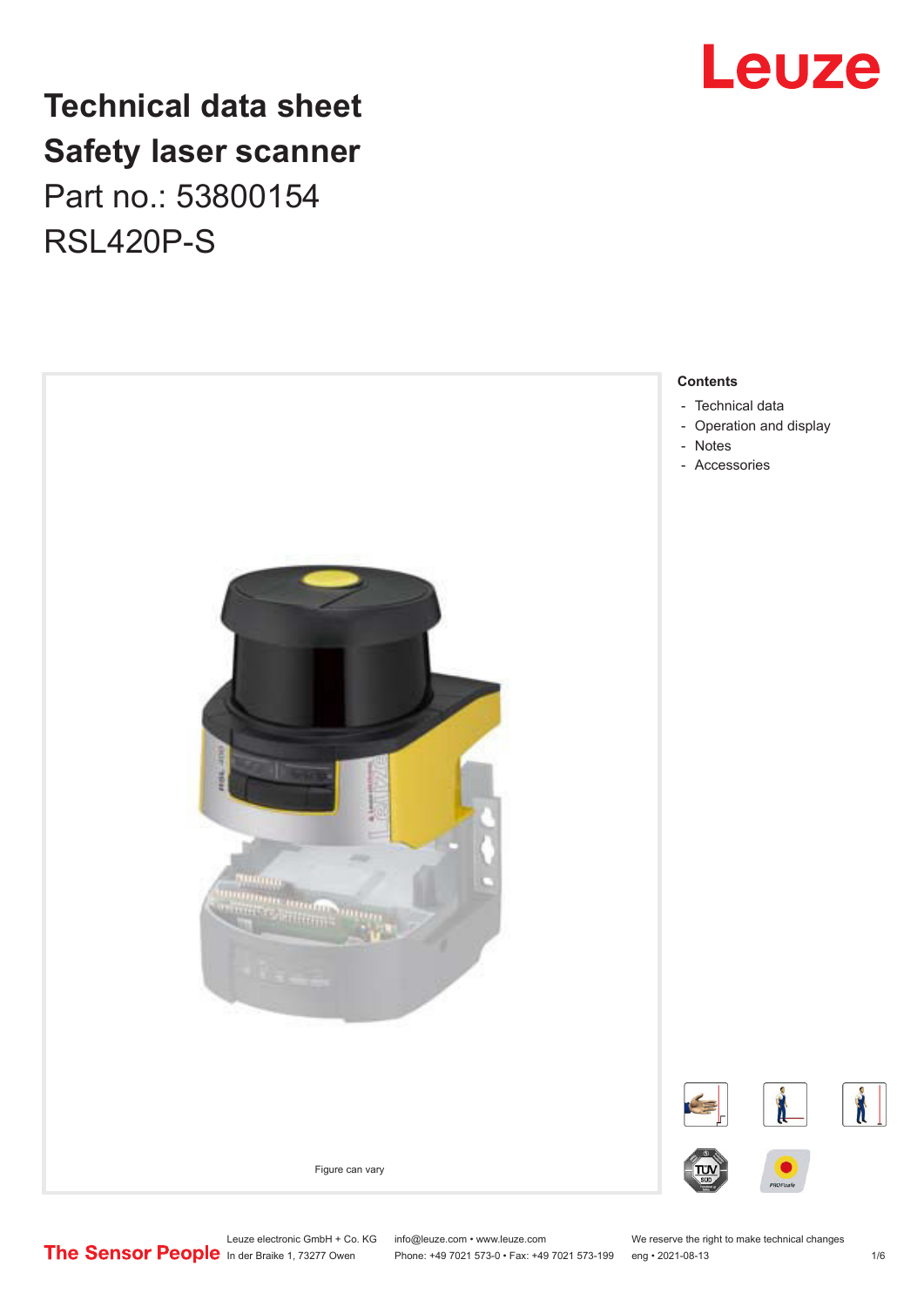# <span id="page-1-0"></span>**Technical data**

### **Basic data**

| Basic data                        |                                 |
|-----------------------------------|---------------------------------|
| <b>Series</b>                     | <b>RSL 400</b>                  |
| <b>Application</b>                | Mobile danger zone guarding     |
|                                   | Mobile side guarding            |
|                                   | Stationary access quarding      |
|                                   | Stationary danger zone guarding |
| <b>Functions</b>                  |                                 |
|                                   |                                 |
| <b>Functions</b>                  | E-stop linkage                  |
|                                   | Four-field mode                 |
|                                   | PROFIsafe                       |
|                                   | Resolution, selectable          |
| <b>Characteristic parameters</b>  |                                 |
| <b>Type</b>                       | 3, IEC/EN 61496                 |
| <b>SIL</b>                        | 2, IEC 61508                    |
| SILCL                             | 2, IEC/EN 62061                 |
| Performance Level (PL)            | d, EN ISO 13849-1               |
| $PFH_n$                           | 0.00000009 per hour             |
| $PFH_n$                           | 9E-08 per hour                  |
| Mission time T <sub>M</sub>       | 20 years, EN ISO 13849-1        |
| Category                          | 3, EN ISO 13849                 |
| <b>Protective field data</b>      |                                 |
| <b>Scanning angle</b>             | 270°                            |
| Minimum adjustable range          | 50 mm                           |
| Number of field pairs, reversible | 10                              |
|                                   |                                 |

| Number of field pairs, reversible                | 10             |
|--------------------------------------------------|----------------|
| Number of quads, reversible                      | 10             |
| Number of protective functions                   | 1 Piece(s)     |
| Number of independent sensor confi-<br>gurations | $\overline{1}$ |
| Diffuse reflection, min.                         | 1.8%           |
| <b>Operating range</b>                           | $0 \dots 3$ m  |
|                                                  |                |

### **Warning field data**

| Number of field pairs    | 10              |
|--------------------------|-----------------|
| <b>Operating range</b>   | $020$ m         |
| Object size              | 150 mm x 150 mm |
| Diffuse reflection, min. | 10%             |
|                          |                 |

### **Optical data**

| Light source                    | Laser, Infrared        |
|---------------------------------|------------------------|
| Laser light wavelength          | $905 \text{ nm}$       |
| Laser class                     | 1, IEC/EN 60825-1:2007 |
| <b>Transmitted-signal shape</b> | Pulsed                 |
| <b>Repetition frequency</b>     | 90 kHz                 |

### **Measurement data**

| <b>Distance resolution</b> | $1 \text{ mm}$ |
|----------------------------|----------------|
| Detection range            | $050$ m        |
| Diffuse reflection         | 20%            |
| <b>Angular resolution</b>  | 01°            |

### **Electrical data**

**Protective circuit Circuit** Overvoltage protection

# Leuze

| Performance data                   |                                                                              |
|------------------------------------|------------------------------------------------------------------------------|
| Supply voltage U <sub>B</sub>      | 24 V, DC, -30  20 %                                                          |
| max.                               | Current consumption (without load), 900 mA, (use power supply unit with 3 A) |
| Power consumption, max.            | 22 W, For 24 V, plus output load                                             |
| <b>Interface</b>                   |                                                                              |
| Type                               | <b>PROFINET</b>                                                              |
| <b>Profinet</b>                    |                                                                              |
| <b>Function</b>                    | Process                                                                      |
| <b>PROFINET device</b>             | Device acc. to Spec V2.3.4                                                   |
| <b>GSDML</b>                       | GSDML acc. to Spec V2.3.2                                                    |
| <b>Profile</b>                     | PROFINET/PROFIsafe                                                           |
| <b>Conformance class</b>           | C                                                                            |
| <b>Network load class</b>          | Ш                                                                            |
| <b>Security level</b>              | $\mathbf{1}$                                                                 |
| <b>Switch functionality</b>        | IRT-ready 2-port switch acc. to IEEE<br>802, integrated in connection unit   |
| Port properties                    | Auto-Crossover                                                               |
|                                    | Auto-Negotiation                                                             |
|                                    | Auto-Polarity                                                                |
| <b>1&amp;M</b>                     | $0 - 4$                                                                      |
| <b>Supported topologies</b>        | <b>MRP</b> client                                                            |
|                                    | <b>SNMP</b>                                                                  |
| Safety-related switching signals   | 1 Piece(s)                                                                   |
| <b>Service interface</b>           |                                                                              |
| Type                               | Bluetooth, USB                                                               |
|                                    |                                                                              |
| <b>Bluetooth</b>                   |                                                                              |
|                                    |                                                                              |
| <b>Function</b>                    | Configuration/parametering                                                   |
| <b>Frequency band</b>              | 2,400  2,483.5 MHz                                                           |
| <b>Radiated transmitting power</b> | Max. 4.5 dBm (2.82 mW), class 2                                              |
|                                    |                                                                              |
| USB<br><b>Function</b>             |                                                                              |
|                                    | Configuration/parametering                                                   |
| Connection                         | USB 2.0 mini-B, socket                                                       |
| Transmission speed, max.           | 12 Mbit/s                                                                    |
| Cable length                       | ≤ 5m<br>Longer cable lengths are possible using<br>active cables.            |
| <b>Mechanical data</b>             |                                                                              |
| Dimension (W x H x L)              | 140.2 mm x 170 mm x 142 mm                                                   |
| <b>Housing material</b>            | Metal                                                                        |
|                                    | Plastic                                                                      |
| <b>Metal housing</b>               | Diecast zinc                                                                 |
| Lens cover material                | Plastic/PC                                                                   |
| Net weight                         | $4,300$ g                                                                    |
|                                    | Yellow, RAL 1021                                                             |
| <b>Housing color</b>               |                                                                              |
| Type of fastening                  | Mounting plate                                                               |
|                                    | Through-hole mounting                                                        |
|                                    | Via optional mounting device                                                 |
| <b>Operation and display</b>       |                                                                              |
| Type of display                    | Alphanumerical display<br><b>LED</b> indicator                               |
| <b>Number of LEDs</b>              | 10 Piece(s)                                                                  |
| Type of configuration              | Software Sensor Studio                                                       |
| <b>Operational controls</b>        | Software Sensor Studio                                                       |

Leuze electronic GmbH + Co. KG info@leuze.com • www.leuze.com We reserve the right to make technical changes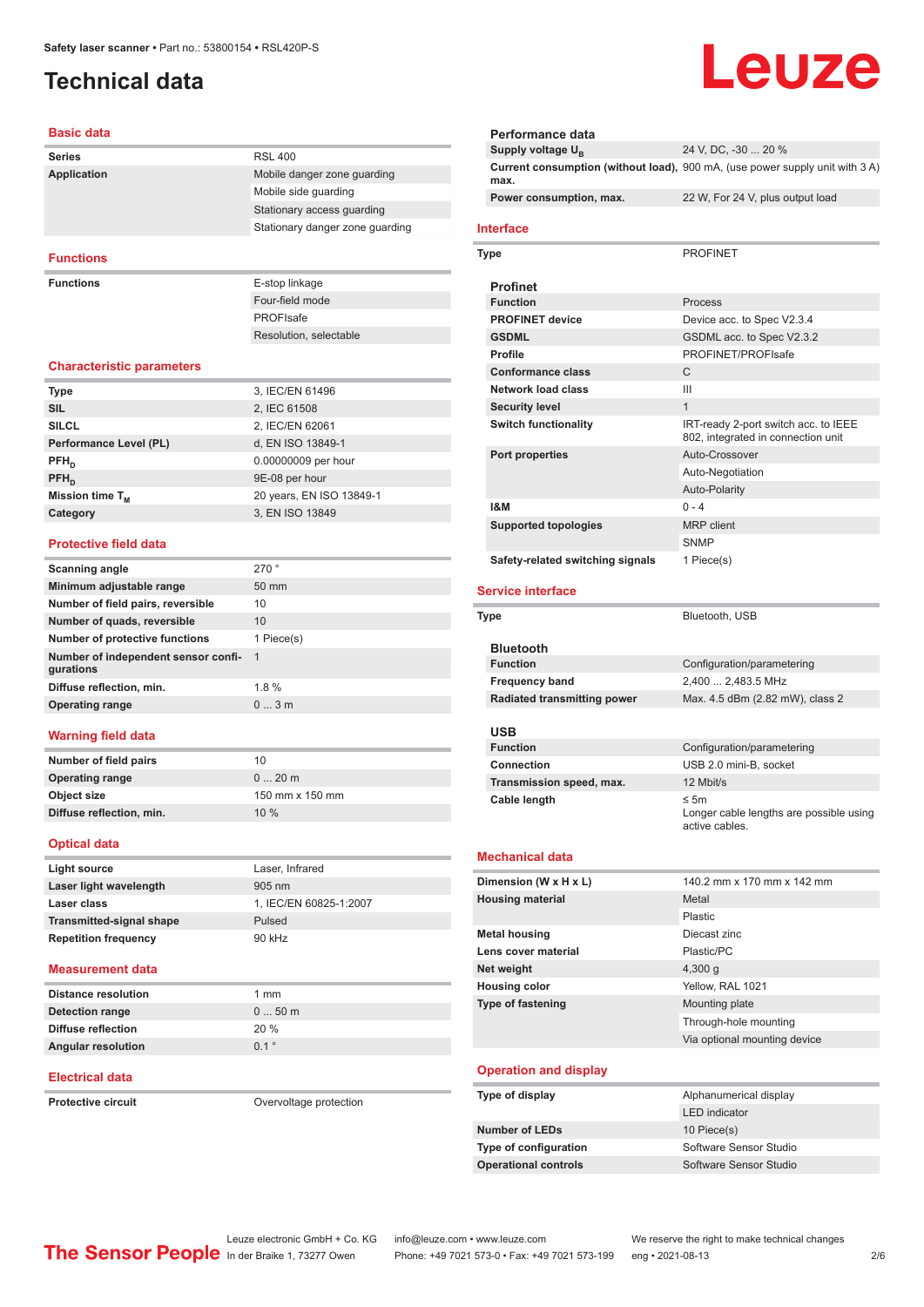# <span id="page-2-0"></span>**Technical data**

# Leuze

### **Environmental data**

| Ambient temperature, operation     | $0 \dots 50$ °C |
|------------------------------------|-----------------|
| Ambient temperature, storage       | $-2060 °C$      |
| Relative humidity (non-condensing) | 1595%           |

### **Certifications**

| Degree of protection                                               | IP 65          |
|--------------------------------------------------------------------|----------------|
| <b>Protection class</b>                                            | III, EN 61140  |
| <b>Certifications</b>                                              | TÜV Süd        |
| Test procedure for EMC in accordance DIN 40839-1/3                 |                |
| with standard                                                      | EN 61496-1     |
| Test procedure for oscillation in<br>accordance with standard      | EN 60068-2-6   |
| Test procedure for continuous shock<br>in accordance with standard | IEC 60068-2-29 |
| US patents                                                         | US 10,304,307B |
|                                                                    | US 7,656,917 B |
|                                                                    | US 7,696,468 B |
|                                                                    | US 8,520,221 B |

### **Classification**

| <b>Customs tariff number</b> | 85365019 |
|------------------------------|----------|
| eCl@ss 5.1.4                 | 27279290 |
| eCl@ss 8.0                   | 27279290 |
| eCl@ss 9.0                   | 27272705 |
| eCl@ss 10.0                  | 27272791 |
| eCl@ss 11.0                  | 27272791 |
| <b>ETIM 5.0</b>              | EC002550 |
| <b>ETIM 6.0</b>              | EC002550 |
| <b>ETIM 7.0</b>              | EC002550 |

# **Operation and display**

| LED            |             | <b>Display</b>           | <b>Meaning</b>                                                                                                           |
|----------------|-------------|--------------------------|--------------------------------------------------------------------------------------------------------------------------|
| 1              |             | Off                      | Device switched off                                                                                                      |
|                |             | Red, continuous light    | OSSD off                                                                                                                 |
|                |             | Red, flashing            | Error                                                                                                                    |
|                |             | Green, continuous light  | OSSD on                                                                                                                  |
| $\overline{2}$ |             | Off                      | RES deactivated or RES activated and released                                                                            |
|                |             | Yellow, flashing         | Protective field occupied                                                                                                |
|                |             | Yellow, continuous light | RES activated and blocked but ready to be unlocked - protective field<br>free and linked sensor is enabled if applicable |
| 3              |             | Off                      | Free warning field                                                                                                       |
|                |             | Blue, continuous light   | Warning field interrupted                                                                                                |
|                |             | Off                      | Four field mode: warning field 3 free                                                                                    |
|                |             | Blue, continuous light   | Four field mode: warning field 3 interrupted                                                                             |
| 5              |             | Yellow, flashing         | Four field mode: warning field 2 interrupted                                                                             |
|                |             | Off                      | No function                                                                                                              |
| 7              | <b>PWR</b>  | Off                      | Device switched off                                                                                                      |
|                |             | Red, continuous light    | Error during self test or internal communication problems                                                                |
|                |             | Green, flashing          | <b>PROFINET</b> wave function active                                                                                     |
|                |             | Green, continuous light  | Device switched on, supply voltage applied, no internal error                                                            |
| 8              | PS          | Off                      | PROFIsafe communication not initialized or switched off                                                                  |
|                |             | Green, flashing          | Device in passive state or PROFINET wave function active                                                                 |
|                |             | Green, continuous light  | Device on PROFIsafe active                                                                                               |
|                |             | Red, flashing            | PROFIsafe configuration failed                                                                                           |
|                |             | Red, continuous light    | PROFIsafe communication error                                                                                            |
| 9              | <b>NET</b>  | Off                      | PROFINET communication not initialized or inactive                                                                       |
|                |             | Green, flashing          | PROFINET bus initialization or PROFINET wave function active                                                             |
|                |             | Green, continuous light  | PROFINET active, data exchange with IO controller active                                                                 |
|                |             | Orange, flashing         | Ethernet topology error                                                                                                  |
|                |             | Red, flashing            | Ethernet configuration failed, no data exchange or exchange of invalid<br>data                                           |
|                |             | Red, continuous light    | Bus error, no communication                                                                                              |
|                | 10 LNK/ACT1 | Off                      | No Ethernet link present                                                                                                 |
|                |             | Green, continuous light  | Ethernet link active, no current data transmission                                                                       |
|                |             | Green/orange, flashing   | Ethernet link active, current data transmission                                                                          |
|                | 11 LNK/ACT2 | Off                      | No Ethernet link present                                                                                                 |
|                |             | Green, continuous light  | Ethernet link active, no current data transmission                                                                       |
|                |             | Green/orange, flashing   | Ethernet link active, current data transmission                                                                          |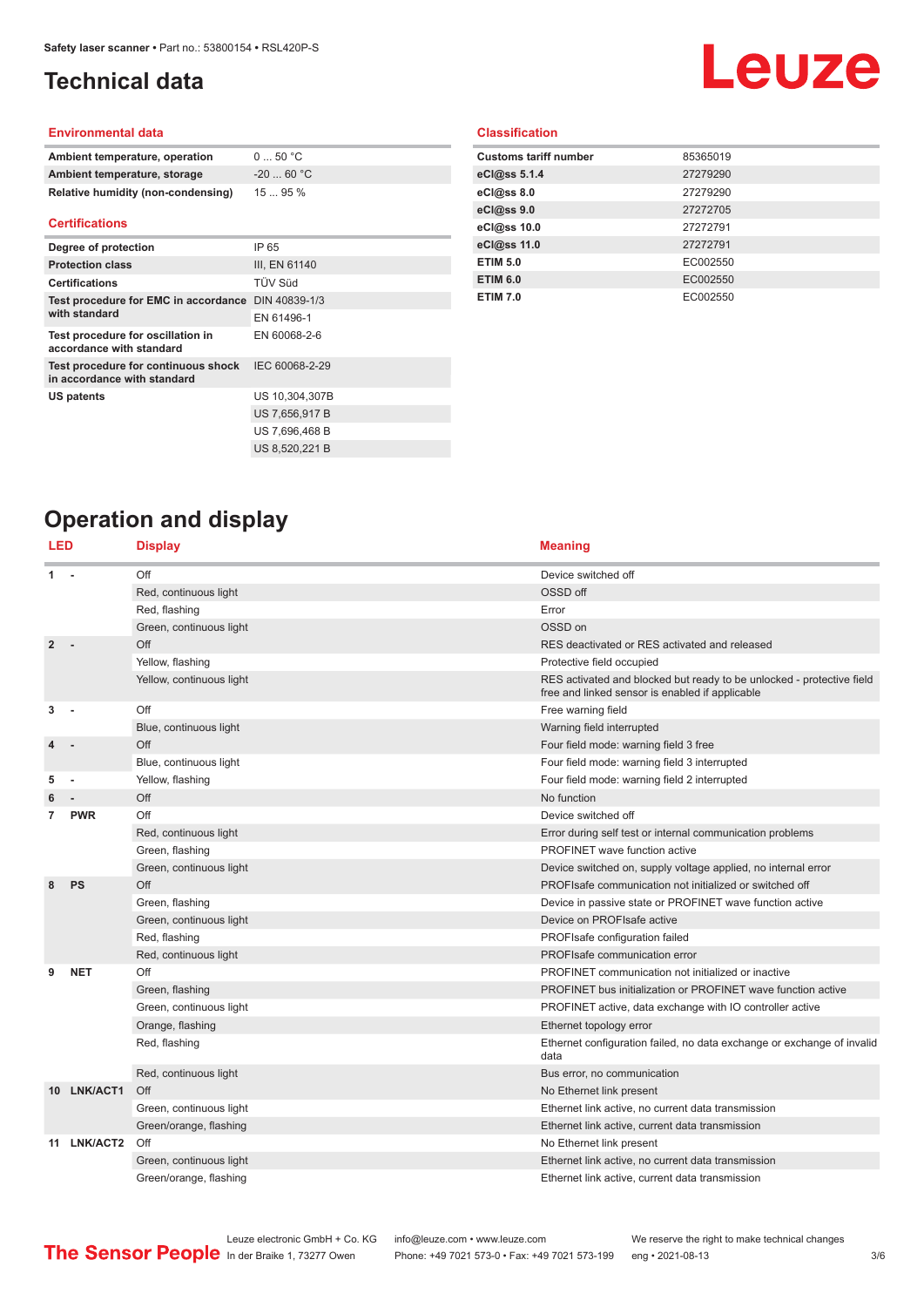## <span id="page-3-0"></span>**Notes**

### **Observe intended use!**

 $\&$  The product may only be put into operation by competent persons.

 $\%$  Only use the product in accordance with its intended use.



### **WARNING! INVISIBLE LASER RADIATION – CLASS 1 LASER PRODUCT**

The device satisfies the requirements of IEC 60825-1:2014 (EN 60825-1:2014) safety regulations for a product of **laser class 1** as well as the U.S. 21 CFR 1040.10 regulations with deviations corresponding to "Laser Notice No. 56" from May 8, 2019.

 $\&$  Observe the applicable statutory and local laser protection regulations.

 $\%$  The device must not be tampered with and must not be changed in any way. There are no user-serviceable parts inside the device. Repairs must only be performed by Leuze electronic GmbH + Co. KG.

## **Accessories**

## Connection technology - Interconnection cables

|                      |    | Part no. | <b>Designation</b>                     | <b>Article</b>        | <b>Description</b>                                                                                                                                                                         |
|----------------------|----|----------|----------------------------------------|-----------------------|--------------------------------------------------------------------------------------------------------------------------------------------------------------------------------------------|
| $_{\odot}$<br>œ      | Ī  | 50135081 | <b>KSS ET-M12-4A-</b><br>RJ45-A-P7-050 | Interconnection cable | Suitable for interface: Ethernet<br>Connection 1: Connector, M12, Axial, Male, D-coded, 4-pin<br>Connection 2: RJ45<br>Shielded: Yes<br>Cable length: 5,000 mm<br>Sheathing material: PUR  |
| $_{\bigodot}$<br>p   | 甘量 | 50135082 | <b>KSS ET-M12-4A-</b><br>RJ45-A-P7-100 | Interconnection cable | Suitable for interface: Ethernet<br>Connection 1: Connector, M12, Axial, Male, D-coded, 4-pin<br>Connection 2: RJ45<br>Shielded: Yes<br>Cable length: 10,000 mm<br>Sheathing material: PUR |
| $_{\mathbb{C}}$<br>œ | 甘晶 | 50135083 | <b>KSS ET-M12-4A-</b><br>RJ45-A-P7-150 | Interconnection cable | Suitable for interface: Ethernet<br>Connection 1: Connector, M12, Axial, Male, D-coded, 4-pin<br>Connection 2: RJ45<br>Shielded: Yes<br>Cable length: 15,000 mm<br>Sheathing material: PUR |

## Connection technology - Connection boxes

| Part no. | <b>Designation</b> | <b>Article</b>  | <b>Description</b>                                                                                                                                                                                                                                                                   |
|----------|--------------------|-----------------|--------------------------------------------------------------------------------------------------------------------------------------------------------------------------------------------------------------------------------------------------------------------------------------|
| 53800150 | CU400P-3M12        | Connection unit | Number of connections: 3 Piece(s)<br>Connection 1: Connector, M12, A-coded, 4 -pin<br>Connection 2: Connector, M12, D-coded, 4 -pin<br>Connection 3: Connector, M12, D-coded, 4 -pin<br>Dimensions: 140.2 mm x 93.8 mm x 142 mm<br>Color: Black<br>Type of fastening: Bayonet system |

Leuze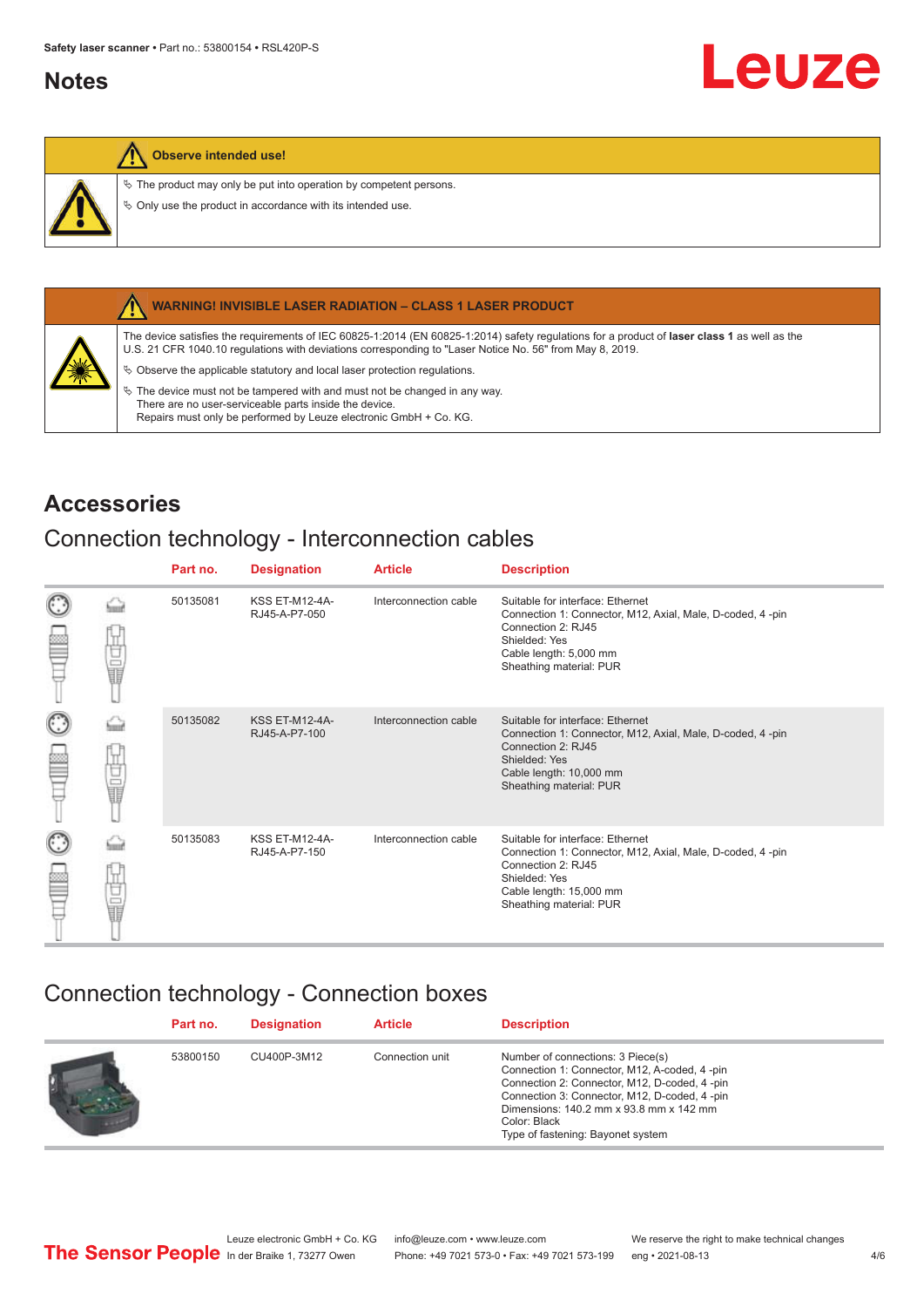### **Accessories**

# **Leuze**

# Mounting technology - Mounting brackets

| Part no. | <b>Designation</b> | <b>Article</b>   | <b>Description</b>                                                                                                                                                                                                                                                     |
|----------|--------------------|------------------|------------------------------------------------------------------------------------------------------------------------------------------------------------------------------------------------------------------------------------------------------------------------|
| 53800134 | <b>BT840M</b>      | Mounting bracket | Application: Mounting on chamfered 90° corner<br>Dimensions: 84.9 mm x 72 mm x 205.2 mm<br>Color: Yellow, RAL 1021<br>Type of fastening, at system: Through-hole mounting<br>Type of fastening, at device: Screw type<br>Material: Metal                               |
| 53800132 | BTF815M            | Mounting bracket | Application: Mounting bracket for floor mounting<br>Dimensions: 186 mm x 120 mm x 288 mm<br>Scan level height: 150 mm<br>Color: Yellow, RAL 1021<br>Type of fastening, at system: Through-hole mounting<br>Type of fastening, at device: Screw type<br>Material: Metal |
| 53800133 | BTF830M            | Mounting bracket | Application: Mounting bracket for floor mounting<br>Dimensions: 186 mm x 275 mm x 288 mm<br>Scan level height: 300 mm<br>Color: Yellow, RAL 1021<br>Type of fastening, at system: Through-hole mounting<br>Type of fastening, at device: Screw type<br>Material: Metal |

# Mounting

| Part no. | <b>Designation</b> | <b>Article</b> | <b>Description</b>                                             |
|----------|--------------------|----------------|----------------------------------------------------------------|
| 53800131 | BTP800M            | Loop guard     | Dimensions: 160 mm x 169 mm<br>Color: Black<br>Material: Metal |

### **General**

| Part no. | <b>Designation</b> | <b>Article</b> | <b>Description</b>                                                          |
|----------|--------------------|----------------|-----------------------------------------------------------------------------|
| 430400   | RS4-clean-Set1     | Cleaning set   | Number of cleaning cloths: 40 Piece(s)<br>Content of cleaning fluid: 150 ml |

### Services

| Part no. | <b>Designation</b> | <b>Article</b>                                  | <b>Description</b>                                                                                                                                                                                                                                                                                                                                                                                                                                                                                      |
|----------|--------------------|-------------------------------------------------|---------------------------------------------------------------------------------------------------------------------------------------------------------------------------------------------------------------------------------------------------------------------------------------------------------------------------------------------------------------------------------------------------------------------------------------------------------------------------------------------------------|
| S981051  | CS40-I-141         | Safety inspection<br>"Safety laser<br>scanners" | Details: Checking of a safety laser scanner application in accordance with<br>current standards and quidelines. Inclusion of the device and machine data in<br>a database, production of a test log per application.<br>Conditions: It must be possible to stop the machine, support provided by<br>customer's employees and access to the machine for Leuze employees must<br>be ensured.<br>Restrictions: Travel costs and accommodation expenses charged separately<br>and according to expenditure. |